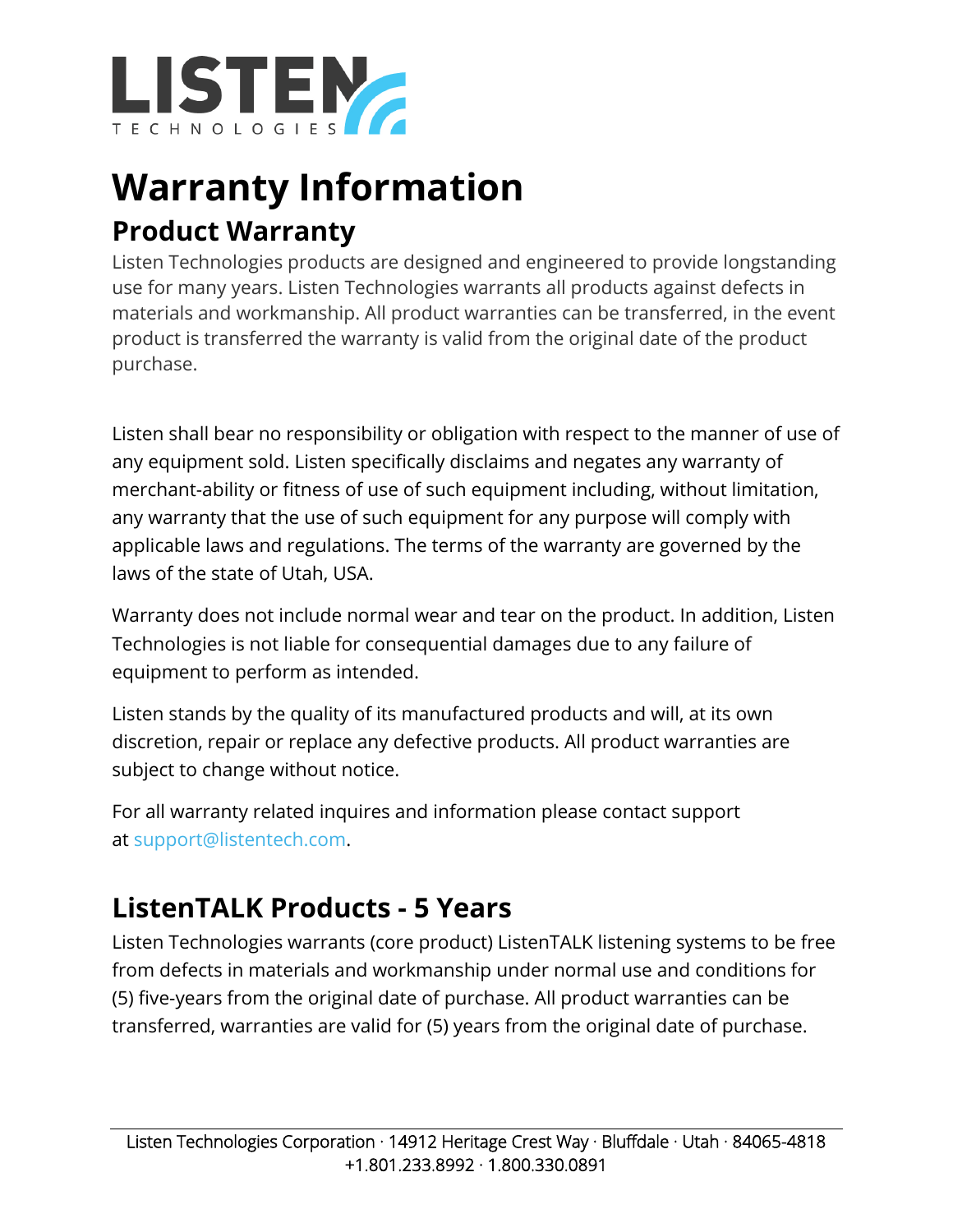

All rechargeable Li-ion batteries supplied with transceivers and receivers are warranted for (1) one-year from the date of purchase.

# **ListenRF/iDSP Products - 5 Years**

Listen Technologies warrants (core product) ListenRF listening systems to be free from defects in materials and workmanship under normal use and conditions for (5) five-years from the original date of purchase. All product warranties can be transferred, warranties are valid for (5) years from the original date of purchase.

All rechargeable Li-ion batteries supplied with transceivers and receivers are warranted for (1) one-year from the date of purchase.

### **ListenIR Products - 3-5 Years**

Listen Technologies warrants (core product) ListenIR LT-84 Transmitter/Radiator, and the LA-140/141 Expansion Radiators to be free from defects in materials and workmanship under normal use and conditions for (3) three-years from the original date of purchase. The ListenIR LT-82 Transmitter and all receivers carry a (5) fiveyear warranty. All product warranties can be transferred, warranties are valid for (5) years from the original date of purchase.

All rechargeable Li-ion batteries supplied with transceivers and receivers are warranted for (1) one-year from the date of purchase.

#### **ListenWi-Fi Products - 2 Years**

ListenWiFi servers, audio interface hardware, and network hardware carry a (2) twoyear manufacturer's warranty to be free from defects in workmanship and material under normal use and conditions from the original date of purchase. All product warranties can be transferred, warranties are valid for (2) years from the original date of purchase.

#### **Audio Everywhere Products - 2 Years**

Audio Everywhere servers, audio interface hardware, and network hardware carry a (2) two-year manufacturer's warranty to be free from defects in workmanship and material under normal use and conditions from the original date of purchase. All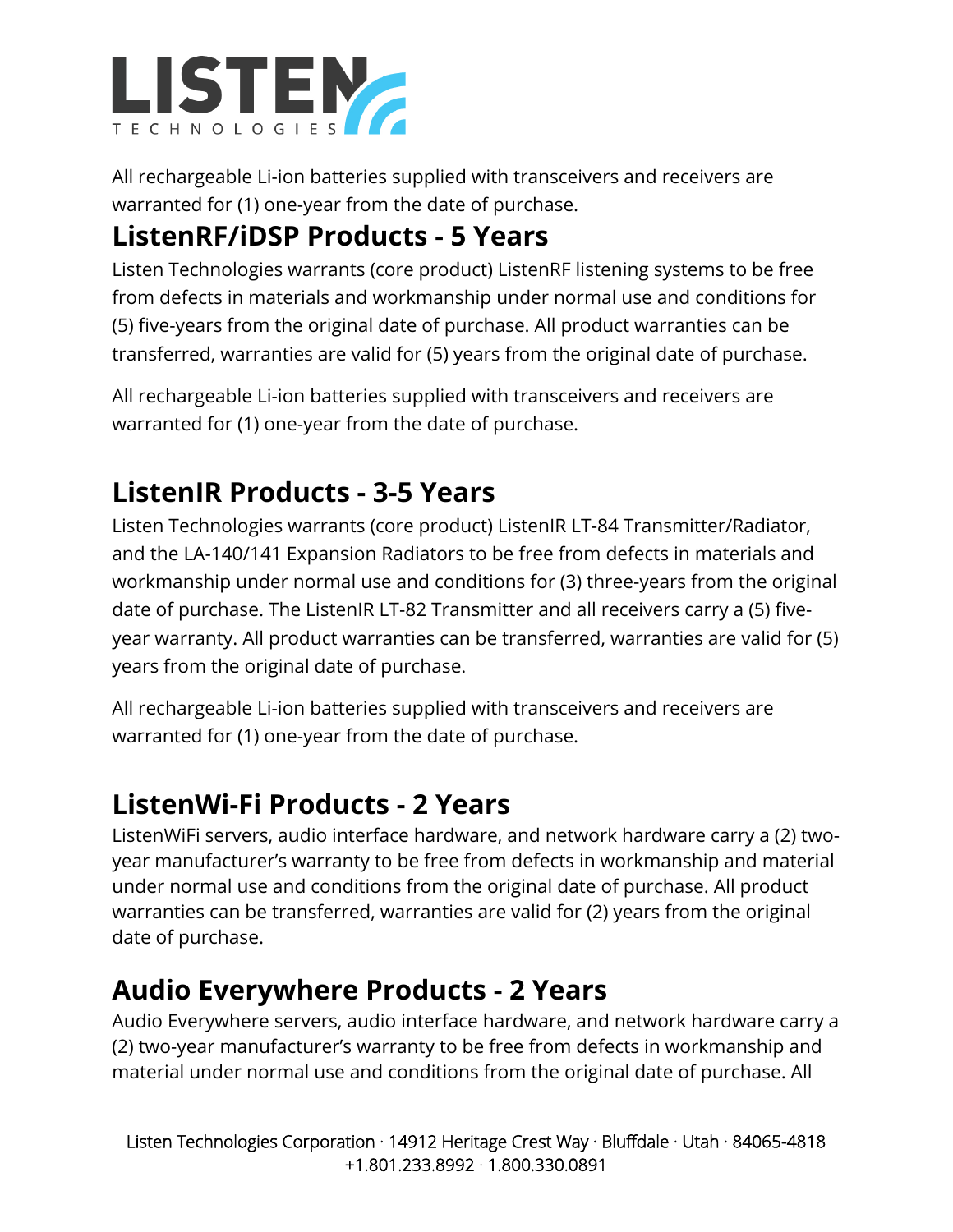

Product warranties can be transferred, warranties are valid for (2) years from the original date of purchase.

## **Listen EVERYWHERE Products - 2 Years**

Listen EVERYWHERE servers and receivers carry a (2) two-year manufacturer's warranty to be free from defects in workmanship and material under normal use and conditions from the original date of purchase. All product warranties can be transferred, warranties are valid for (2) years from the original date of purchase.

Rechargeable batteries supplied with LWR-1020 receivers are warrantied for (1) one-year from the date of purchase.

### **Listen NAVILUTION Products - 2 Years**

Listen NAVILUTION Server, DCP, SBC and GPS carry a (2) two-year manufacturer's warranty to be free from defects in workmanship and material under normal use and conditions from the original date of purchase. Network cables are excluded. Damage due to faulty or incorrect installation by the customer or a third party is excluded from this warranty.

All product warranties can be transferred, warranties are valid for (2) years from the original date of purchase.

## **ListenPoint Products - 5 years**

The ListenPoint control units, room module, and microphone/media interface carry a (5) five-year warranty to be free from defects in workmanship and material under normal use and conditions from date of purchase. All product warranties can be transferred, warranties are valid for (5) five-years from the original date of purchase. Li-ion batteries supplied with the microphone/media interface carry a (90) ninety-day warranty from date of purchase.

#### **Other Products and Accessories**

All other products and accessories carry a (1) one-year warranty to be free from defects in workmanship and material under normal use and conditions from the original date of purchase.

The following cases are not covered by the above warranty: